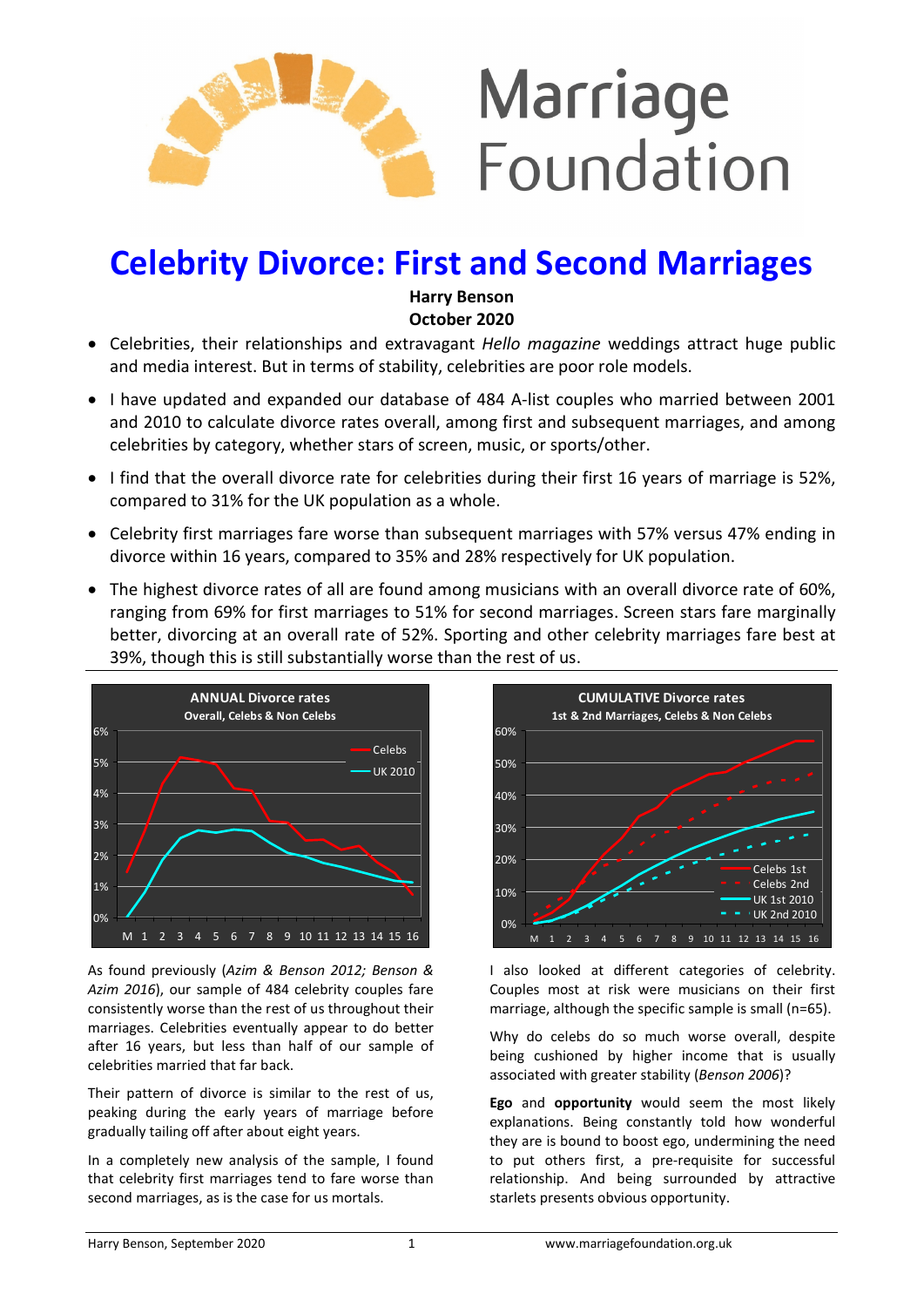## Selected List Of Celebrities Who Have Divorced

By name, year of marriage, category, and number of marriage of the main celebrity

| <b>Divorced</b>                               | <b>Married</b> | <b>Years</b>   | <b>Category</b> | #              |
|-----------------------------------------------|----------------|----------------|-----------------|----------------|
| Jason Alexander and Britney Spears            | 2004           | $\mathbf{0}$   | <b>Music</b>    | 1              |
| Kid Rock and Pamela Anderson                  | 2006           | 0              | <b>Screen</b>   | 2              |
| <b>Eminem</b> and Kim Mathers                 | 2006           | 0              | <b>Music</b>    | 2              |
| <b>Sheena Easton and John Minoli</b>          | 2002           | $\mathbf{1}$   | <b>Music</b>    | 2              |
| <b>Bradley Cooper and Jennifer Esposito</b>   | 2006           | $\mathbf{1}$   | <b>Screen</b>   | $\mathbf{1}$   |
| <b>Ivana Trump</b> and Rossano Rubicon        | 2008           | $\mathbf{1}$   | <b>Other</b>    | 2              |
| Sinéad O'Connor and Steve Cooney              | 2010           | $\mathbf{1}$   | <b>Music</b>    | 1              |
| Alex Reid and Katie Price                     | 2010           | $\mathbf{1}$   | <b>Other</b>    | 2              |
| Ben Kingsley and Alexandra Christmann         | 2003           | $\overline{2}$ | <b>Screen</b>   | 3              |
| Michelle Heaton and Andy Scott-lee            | 2006           | 2              | <b>Music</b>    | 1              |
| Sean Bean and Georgina Sutcliffe              | 2008           | 2              | <b>Screen</b>   | 4              |
| Katy Perry and Russell Brand                  | 2010           | 2              | <b>Music</b>    | $\mathbf{1}$   |
| <b>Keeley Hawes and Spencer Mccallum</b>      | 2001           | 3              | <b>Screen</b>   | $\mathbf{1}$   |
| <b>Sinead O'Connor and Nicholas Sommerlad</b> | 2001           | 3              | <b>Music</b>    | 2              |
| <b>Steve Coogan and Caroline Hickman</b>      | 2002           | 3              | <b>Screen</b>   | $\mathbf{1}$   |
| <b>Britney Spears and Kevin Federline</b>     | 2004           | 3              | <b>Music</b>    | $\mathbf{2}$   |
| <b>Gemma Arterton and Stefano</b>             | 2010           | 3              | <b>Screen</b>   | $\mathbf{1}$   |
| <b>Orlando Bloom and Miranda Kerr</b>         | 2010           | 3              | <b>Screen</b>   | 1              |
| <b>Emilia Fox and Jared Harris</b>            | 2005           | 4              | <b>Screen</b>   | $\mathbf{1}$   |
| <b>Katie Price and Peter Andre</b>            | 2005           | 4              | <b>Music</b>    | 1              |
| <b>Cheryl Cole and Ashley Cole</b>            | 2006           | 4              | <b>Sports</b>   | 1              |
| Arun Nayar and Elizabeth Hurley               | 2007           | 4              | <b>Screen</b>   | $\mathbf{1}$   |
| <b>Cat Deeley and Mark Whelan</b>             | 2001           | 5              | <b>Screen</b>   | $\mathbf{1}$   |
| <b>Nick Faldo and Valerie Bercher</b>         | 2001           | 5              | <b>Sports</b>   | 2              |
| David Walliams and Lara Stone                 | 2010           | 5              | <b>Screen</b>   | $\mathbf{1}$   |
| <b>Chris Evans and Billie Piper</b>           | 2001           | 6              | <b>Music</b>    | $\mathbf{2}$   |
| Heather Mills and Paul McCartney              | 2002           | 6              | <b>Music</b>    | 2              |
| Tiger Woods and Elin Nordegren                | 2004           | 6              | <b>Sports</b>   | 1              |
| Katie Holmes and Tom Cruise                   | 2006           | 6              | <b>Screen</b>   | 3              |
| Nicole Appleton and Liam Gallagher            | 2008           | 6              | <b>Music</b>    | 2              |
| Khloe Kardashian and Lamar Odom               | 2009           | 6              | <b>Screen</b>   | 1              |
| Ross Kemp and Rebekah Wade                    | 2002           | 7              | <b>Screen</b>   | 1              |
| <b>Sharron Davies and Tony Kingston</b>       | 2002           | 7              | <b>Sports</b>   | 2              |
| <b>Kate Winslet and Sam Mendes</b>            | 2003           | 7              | <b>Screen</b>   | 2              |
| Jennifer Lopez and Marc Anthony               | 2004           | 8              | <b>Screen</b>   | 3              |
| <b>Billie Piper and Lawrence Fox</b>          | 2007           | 9              | <b>Screen</b>   | 2              |
| <b>Chris Pratt</b> and Anna Faris             | 2009           | 9              | <b>Screen</b>   | 2              |
| Nigella Lawson and Charles Saatchi            | 2003           | 10             | <b>Screen</b>   | 3              |
| <b>Melanie Brown</b> and Stephen Belafonte    | 2007           | 10             | <b>Music</b>    | 2              |
| <b>Ryan Giggs and Stacey Cooke</b>            | 2007           | 10             | <b>Sports</b>   | 1              |
| Kate Beckinsale and Len Wiseman               | 2004           | 12             | <b>Screen</b>   | $\overline{2}$ |
| Ant McPartlin and Lisa Armstrong              | 2006           | 12             | <b>Screen</b>   | 1              |
| <b>Gwen Stefani</b> and Gavin Rossdale        | 2002           | 14             | <b>Music</b>    | 1              |
| Alice Kim Cage and Nicolas Cage               | 2004           | 14             | <b>Screen</b>   | 3              |
| Danielle Spencer and Russell Crowe            | 2003           | 15             | <b>Screen</b>   | 1              |
| Gina Torres and Laurence Fishburne            | 2002           | 16             | <b>Screen</b>   | $\mathbf{2}$   |
|                                               |                |                |                 |                |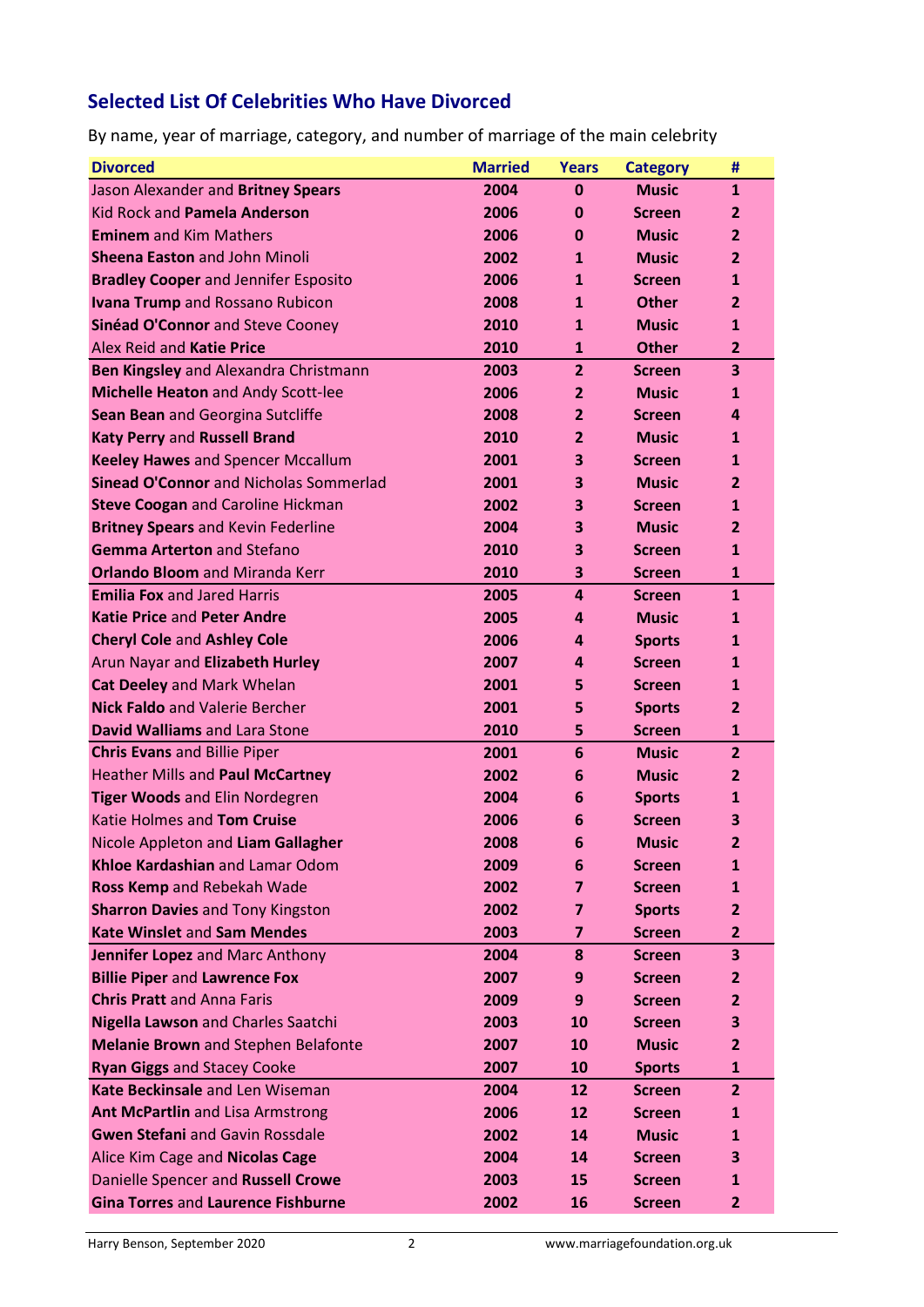| <b>First Marriages - Still Married</b>      | <b>Married</b> | <b>Years</b> | <b>Category</b> | #            |
|---------------------------------------------|----------------|--------------|-----------------|--------------|
| Sarah Lancashire and Peter Salmon           | 2001           | 19           | <b>Screen</b>   | 1            |
| <b>Tina Fey and Jeff Richmond</b>           | 2001           | 19           | <b>Screen</b>   | $\mathbf{1}$ |
| <b>Aled Jones and Claire Fossett</b>        | 2001           | 19           | <b>Music</b>    | 1            |
| Gabby Logan and Kenny Logan                 | 2001           | 19           | <b>Sports</b>   | 1            |
| Richard Hammond and Mindy Etheridge         | 2002           | 18           | <b>Screen</b>   | 1            |
| <b>Caroline Corr</b> and Frank Woods        | 2002           | 18           | <b>Music</b>    | 1            |
| <b>Ricky Ponting and Rianna Ponting</b>     | 2002           | 18           | <b>Sports</b>   | 1            |
| Jennifer Connelly and Paul Bettany          | 2003           | 17           | <b>Screen</b>   | 1            |
| <b>Tess Daly and Vernon Kay</b>             | 2003           | 17           | <b>Screen</b>   | 1            |
| <b>Adam Sandler</b> and Jacqueline Titone   | 2003           | 17           | <b>Screen</b>   | 1            |
| Alexander Armstrong and Hannah Armstrong    | 2003           | 17           | <b>Screen</b>   | 1            |
| <b>Michael McIntyre and Kitty Ward</b>      | 2003           | 17           | <b>Screen</b>   | 1            |
| <b>Cillian Murphy and Yvonne McGuinness</b> | 2004           | 16           | <b>Screen</b>   | 1            |
| <b>Simon Pegg and Maureen McCann</b>        | 2005           | 15           | <b>Screen</b>   | 1            |
| <b>Jools Holland</b> and Christabel McEwan  | 2005           | 15           | <b>Music</b>    | $\mathbf{1}$ |
| <b>Michael Owen and Louise Bonsall</b>      | 2005           | 15           | <b>Sports</b>   | 1            |

#### Selected List Of Celebrities Who Are Still Married – First Marriages

## Selected List Of Celebrities Who Are Still Married – Second (Or More) Marriages

| <b>Second (or more) Marriages - Still Married</b>   | <b>Married</b> | <b>Years</b> | <b>Category</b> | #              |
|-----------------------------------------------------|----------------|--------------|-----------------|----------------|
| Keely Shaye Smith and Pierce Brosnan                | 2001           | 19           | <b>Screen</b>   | $\overline{2}$ |
| J.K. Rowling and Neil Murray                        | 2001           | 19           | <b>Other</b>    | 2              |
| <b>Claudia Schiffer and Matthew Vaughn</b>          | 2002           | 18           | <b>Screen</b>   | $\overline{2}$ |
| <b>Eric Clapton and Melia McEnery</b>               | 2002           | 18           | <b>Music</b>    | $\overline{2}$ |
| Peter Gabriel and Meabh Flynn                       | 2002           | 18           | <b>Music</b>    | $\overline{2}$ |
| The Edge and Morleigh Steinberg                     | 2002           | 18           | <b>Music</b>    | $\mathbf{2}$   |
| <b>Emma Thompson and Greg Wise</b>                  | 2003           | 17           | <b>Screen</b>   | $\overline{2}$ |
| <b>Anthony Hopkins and Stella Arroyave</b>          | 2003           | 17           | <b>Screen</b>   | 3              |
| Gary Kemp and Lauren Barber                         | 2003           | 17           | <b>Music</b>    | $\overline{2}$ |
| <b>Midge Ure and Sheridan Forbes</b>                | 2003           | 17           | <b>Music</b>    | $\overline{2}$ |
| <b>Geoffrey Boycott and Rachael Swinglehurst</b>    | 2003           | 17           | <b>Sports</b>   | $\overline{2}$ |
| <b>Matthew MacFadyen and Keeley Hawes</b>           | 2004           | 16           | <b>Screen</b>   | $\mathbf{2}$   |
| Kate Garraway and Derek Draper                      | 2005           | <b>15</b>    | <b>Screen</b>   | $\overline{2}$ |
| <b>Camilla Parker Bowles and HRH Prince Charles</b> | 2005           | 15           | <b>Other</b>    | $\overline{2}$ |
| Donald Trump and Melania Knauss                     | 2005           | 15           | <b>Other</b>    | 3              |

#### References

Azim, R., & Benson, H. (2012) Hello? Goodbye! Marriage and divorce amongst celebrities. Marriage Foundation

Benson, H. & Azim, R. (2016) Celebrity Divorce Rates. Marriage Foundation

Benson, H. (2006) The conflation of marriage and cohabitation in government statistics - a denial of difference rendered untenable by an analysis of outcomes. Bristol Community Family Trust.